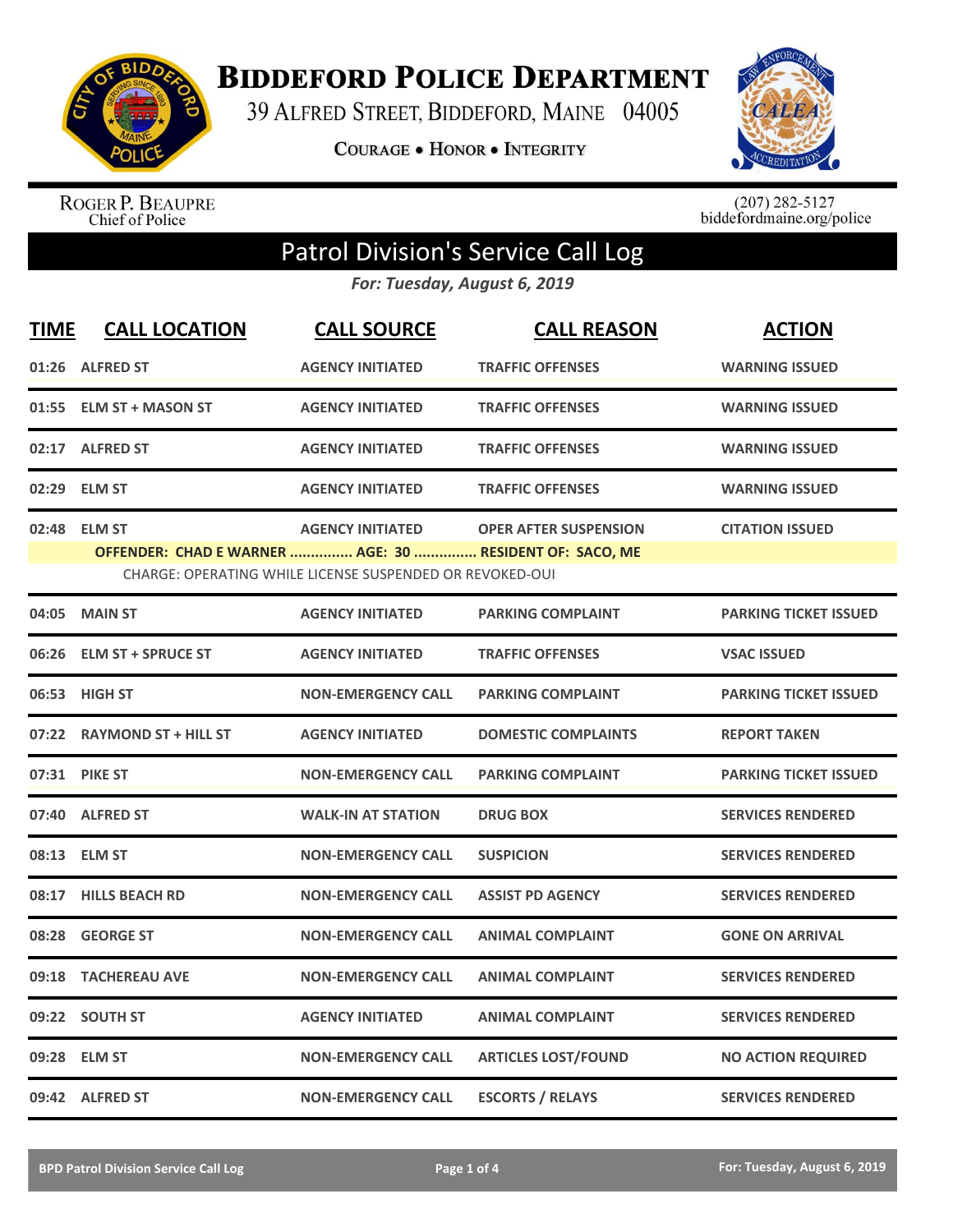| <b>TIME</b> | <b>CALL LOCATION</b>           | <b>CALL SOURCE</b>                                             | <b>CALL REASON</b>                                                  | <b>ACTION</b>                |
|-------------|--------------------------------|----------------------------------------------------------------|---------------------------------------------------------------------|------------------------------|
|             | 09:58 PIKE ST                  | <b>AGENCY INITIATED</b>                                        | <b>PARKING COMPLAINT</b>                                            | <b>VEHICLE TOWED</b>         |
|             | 10:06 TRAVERS ST               | <b>NON-EMERGENCY CALL</b>                                      | <b>PARKING COMPLAINT</b>                                            | <b>SERVICES RENDERED</b>     |
|             | 10:15 WESTWOOD DR              | <b>E-911 CALL</b>                                              | <b>MENTAL ILLNESS CASES</b>                                         | <b>TRANSPORT TO HOSPITAL</b> |
|             | 10:25 CUTTS ST                 | <b>NON-EMERGENCY CALL</b>                                      | <b>PARKING COMPLAINT</b>                                            | <b>NO ACTION REQUIRED</b>    |
|             | 10:34 JEFFERSON ST + ADAMS ST  | <b>NON-EMERGENCY CALL</b>                                      | <b>SUSPICION</b>                                                    | <b>SERVICES RENDERED</b>     |
|             | <b>10:55 MAIN ST</b>           | <b>NON-EMERGENCY CALL</b>                                      | <b>DOMESTIC COMPLAINTS</b>                                          | <b>NEGATIVE CONTACT</b>      |
|             | 11:05 BOULDER WAY              | <b>NON-EMERGENCY CALL</b>                                      | <b>SHOPLIFTING</b>                                                  | <b>CITATION ISSUED</b>       |
|             |                                |                                                                | OFFENDER: JANETTE LYNN MARTIN  AGE: 53  RESIDENT OF: WATERBORO, ME  |                              |
|             |                                | CHARGE: THEFT BY UNAUTHORIZED TAKING OR TRANSFER - SHOPLIFTING |                                                                     |                              |
| 11:19       | <b>RAYMOND ST</b>              | <b>AGENCY INITIATED</b>                                        | <b>ANIMAL COMPLAINT</b>                                             | <b>WARNING ISSUED</b>        |
|             | 11:47 ALFRED ST                | <b>E-911 CALL</b>                                              | 911 MISUSE                                                          | <b>WARNING ISSUED</b>        |
|             | 11:59 ELM ST                   | <b>AGENCY INITIATED</b>                                        | <b>TRAFFIC OFFENSES</b>                                             | <b>WARNING ISSUED</b>        |
|             | 12:11 DEARBORN AVE             | <b>E-911 CALL</b>                                              | 911 MISUSE                                                          | <b>WARNING ISSUED</b>        |
|             | 12:43 ELM ST                   | <b>NON-EMERGENCY CALL</b>                                      | <b>ARTICLES LOST/FOUND</b>                                          | <b>REPORT TAKEN</b>          |
|             | 13:02 WINTER ST                | <b>AGENCY INITIATED</b>                                        | <b>PRO-ACTIVE DV RESPONSE TEAM</b>                                  | <b>NO VIOLATION</b>          |
|             | 13:20 ELM ST                   | <b>AGENCY INITIATED</b>                                        | <b>PRO-ACTIVE DV RESPONSE TEAM</b>                                  | <b>NEGATIVE CONTACT</b>      |
|             | 13:40 CRESCENT ST              | <b>NON-EMERGENCY CALL</b>                                      | <b>HARASSMENT</b>                                                   | <b>REPORT TAKEN</b>          |
|             | 13:49 PIERSONS LN              | <b>AGENCY INITIATED</b>                                        | <b>PRO-ACTIVE DV RESPONSE TEAM</b>                                  | <b>NEGATIVE CONTACT</b>      |
|             | 13:59 HIGH ST                  | <b>AGENCY INITIATED</b>                                        | <b>PRO-ACTIVE DV RESPONSE TEAM</b>                                  | <b>NEGATIVE CONTACT</b>      |
|             | 14:12 BIRCH ST                 | <b>WALK-IN AT STATION</b>                                      | <b>ALL OTHER</b>                                                    | <b>SERVICES RENDERED</b>     |
|             | <b>14:22 FORTUNES ROCKS RD</b> | <b>NON-EMERGENCY CALL</b>                                      | ANIMAL COMPLAINT                                                    | <b>SERVICES RENDERED</b>     |
|             | 14:27 BOULDER WAY              | NON-EMERGENCY CALL SHOPLIFTING                                 |                                                                     | <b>CITATION ISSUED</b>       |
|             |                                | CHARGE: THEFT BY UNAUTHORIZED TAKING OR TRANSFER - SHOPLIFTING | OFFENDER: STEPHANIE NICOLE JONES  AGE: 29  RESIDENT OF: ENFIELD, CT |                              |
|             | 14:29 ELM ST + WEST ST         | <b>NON-EMERGENCY CALL</b>                                      | <b>DISABLED VEHICLE</b>                                             | <b>VEHICLE TOWED</b>         |
|             | 14:44 EMERY ST                 | <b>NON-EMERGENCY CALL</b>                                      | <b>SUSPICION</b>                                                    | <b>SERVICES RENDERED</b>     |
|             | 14:46 WENTWORTH ST             | <b>NON-EMERGENCY CALL</b>                                      | <b>CRIM THREAT / TERRORIZING</b>                                    | <b>SERVICES RENDERED</b>     |
|             | 14:51 ACORN ST                 | <b>AGENCY INITIATED</b>                                        | <b>PRO-ACTIVE DV RESPONSE TEAM</b>                                  | <b>NEGATIVE CONTACT</b>      |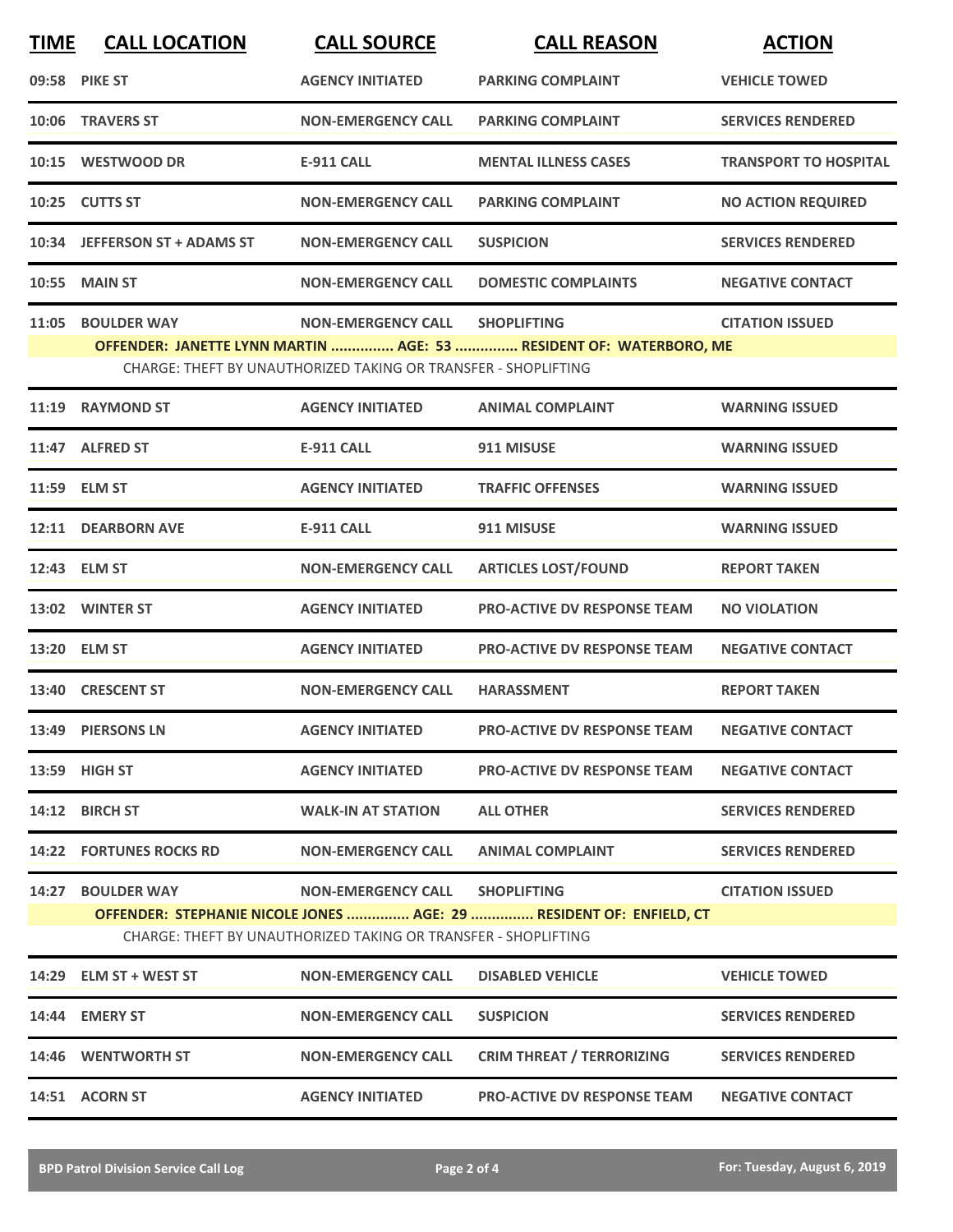| <b>TIME</b> | <b>CALL LOCATION</b>                                                               | <b>CALL SOURCE</b>        | <b>CALL REASON</b>                                                   | <b>ACTION</b>                |
|-------------|------------------------------------------------------------------------------------|---------------------------|----------------------------------------------------------------------|------------------------------|
|             | 15:17 ELM ST                                                                       | <b>E-911 CALL</b>         | 911 MISUSE                                                           | <b>NO ACTION REQUIRED</b>    |
|             | <b>15:27 WASHINGTON ST</b>                                                         | <b>NON-EMERGENCY CALL</b> | <b>TRESPASSING</b>                                                   | <b>SERVICES RENDERED</b>     |
|             | 16:11 ELM ST + BEACON AVE                                                          | <b>AGENCY INITIATED</b>   | <b>TRAFFIC OFFENSES</b>                                              | <b>WARNING ISSUED</b>        |
|             | 16:35 STATE ST                                                                     | <b>E-911 CALL</b>         | <b>DOMESTIC COMPLAINTS</b>                                           | <b>UNFOUNDED</b>             |
| 16:39       | <b>DIGITAL DR</b>                                                                  | <b>NON-EMERGENCY CALL</b> | <b>PARKING COMPLAINT</b>                                             | <b>SERVICES RENDERED</b>     |
|             | 16:55 ELM ST                                                                       | <b>E-911 CALL</b>         | 911 MISUSE                                                           | <b>SERVICES RENDERED</b>     |
| 17:03       | <b>BOULDER WAY</b>                                                                 | <b>NON-EMERGENCY CALL</b> | <b>ANIMAL COMPLAINT</b>                                              | <b>SERVICES RENDERED</b>     |
|             | 17:20 MAINE TPKE + ALFRED ST                                                       | <b>NON-EMERGENCY CALL</b> | <b>DISABLED VEHICLE</b>                                              | <b>VEHICLE TOWED</b>         |
|             | 17:24 HILL ST                                                                      | <b>WALK-IN AT STATION</b> | <b>ARTICLES LOST/FOUND</b>                                           | <b>REPORT TAKEN</b>          |
|             | 17:25 SOUTH ST                                                                     | <b>AGENCY INITIATED</b>   | <b>TRAFFIC OFFENSES</b>                                              | <b>WARNING ISSUED</b>        |
|             | 17:34 JEFFERSON ST                                                                 | <b>E-911 CALL</b>         | 911 MISUSE                                                           | <b>SERVICES RENDERED</b>     |
| 17:41       | <b>BRADBURY ST</b>                                                                 | <b>E-911 CALL</b>         | <b>SUSPICION</b>                                                     | <b>GONE ON ARRIVAL</b>       |
| 18:03       | <b>BRADBURY ST + SOUTH ST</b>                                                      | <b>AGENCY INITIATED</b>   | <b>DRINKING IN PUBLIC</b>                                            | <b>WARNING ISSUED</b>        |
| 18:25       | <b>WENTWORTH ST</b>                                                                | <b>E-911 CALL</b>         | <b>DEATH ATTENDED &amp; UNATTENDED</b>                               | <b>REPORT TAKEN</b>          |
| 18:28       | <b>DEARBORN AVE</b>                                                                | <b>NON-EMERGENCY CALL</b> | <b>SUSPICION</b>                                                     | <b>NO ACTION REQUIRED</b>    |
|             | 18:37 CLEAVES ST                                                                   | <b>NON-EMERGENCY CALL</b> | <b>DOMESTIC COMPLAINTS</b>                                           | <b>ARREST(S) MADE</b>        |
|             |                                                                                    |                           | OFFENDER: CHAD CHRISTOPHER GUAY  AGE: 40  RESIDENT OF: BIDDEFORD, ME |                              |
|             | CHARGE: DOMESTIC VIOLENCE ASSAULT<br><b>CHARGE: VIOLATING CONDITION OF RELEASE</b> |                           |                                                                      |                              |
|             | 19:15 HILL ST                                                                      | <b>E-911 CALL</b>         | 911 MISUSE                                                           | <b>NO ACTION REQUIRED</b>    |
| 19:41       | <b>BRADBURY ST</b>                                                                 | <b>NON-EMERGENCY CALL</b> | <b>SUSPICION</b>                                                     | <b>NO ACTION REQUIRED</b>    |
|             | 20:04 ALFRED ST                                                                    | <b>NON-EMERGENCY CALL</b> | <b>COURT ORDERED CHECK IN</b>                                        | <b>SERVICES RENDERED</b>     |
|             | 20:48 HILL ST + WINTER GARDEN                                                      | <b>E-911 CALL</b>         | <b>SUSPICION</b>                                                     | <b>SERVICES RENDERED</b>     |
|             | 21:09 ALFRED ST                                                                    | <b>NON-EMERGENCY CALL</b> | <b>ALL OTHER</b>                                                     | <b>NO ACTION REQUIRED</b>    |
|             | 21:20 ALFRED ST                                                                    | <b>WALK-IN AT STATION</b> | <b>RECOVERED STOLEN PROPERTY</b>                                     | <b>REFERRED OTHER AGENCY</b> |
| 22:08       | <b>GREEN ST</b>                                                                    | <b>NON-EMERGENCY CALL</b> | <b>ASSIST PD AGENCY</b>                                              | <b>SERVICES RENDERED</b>     |
| 22:21       | <b>BIDDEFORD GATEWAY CTR</b>                                                       | <b>NON-EMERGENCY CALL</b> | <b>SUSPICION</b>                                                     | <b>SERVICES RENDERED</b>     |
|             | 22:49 PRECOURT ST + ALFRED ST                                                      | <b>AGENCY INITIATED</b>   | <b>TRAFFIC OFFENSES</b>                                              | <b>WARNING ISSUED</b>        |